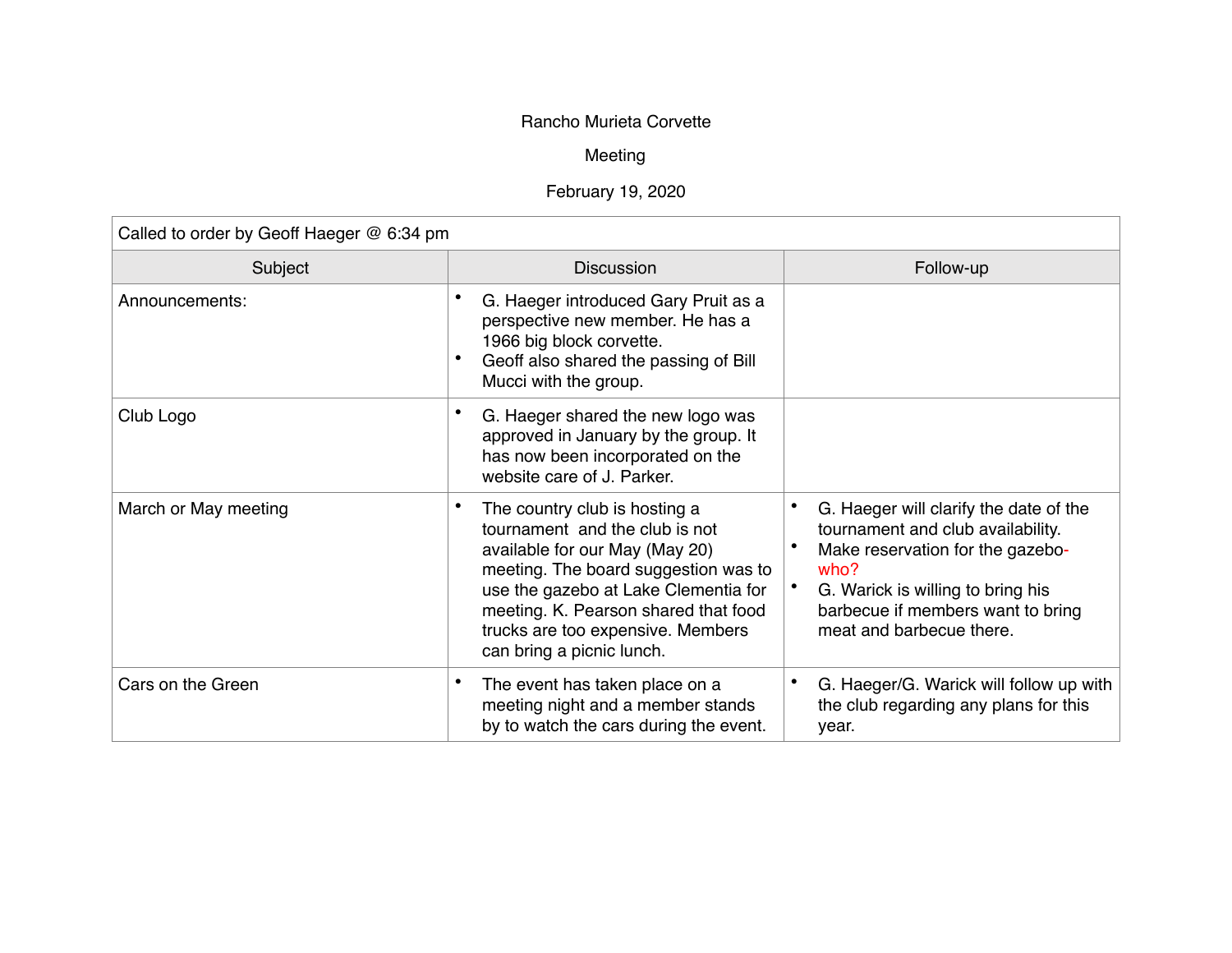| Club Finances and banking | M. Carroll shared that our checking<br>account is still on bank hold. She has<br>applied for tax ID number but no<br>official word yet. By next month the<br>account will be reinstated.<br>G. Haeger thanked Mary for her extra<br>work on this account. | The board will discuss options at the<br>next meeting in February. (Cancelled<br>due to RMA closure)<br>Geoff will research costs for increasing<br>insurance to 10 million per year. |
|---------------------------|-----------------------------------------------------------------------------------------------------------------------------------------------------------------------------------------------------------------------------------------------------------|---------------------------------------------------------------------------------------------------------------------------------------------------------------------------------------|
|---------------------------|-----------------------------------------------------------------------------------------------------------------------------------------------------------------------------------------------------------------------------------------------------------|---------------------------------------------------------------------------------------------------------------------------------------------------------------------------------------|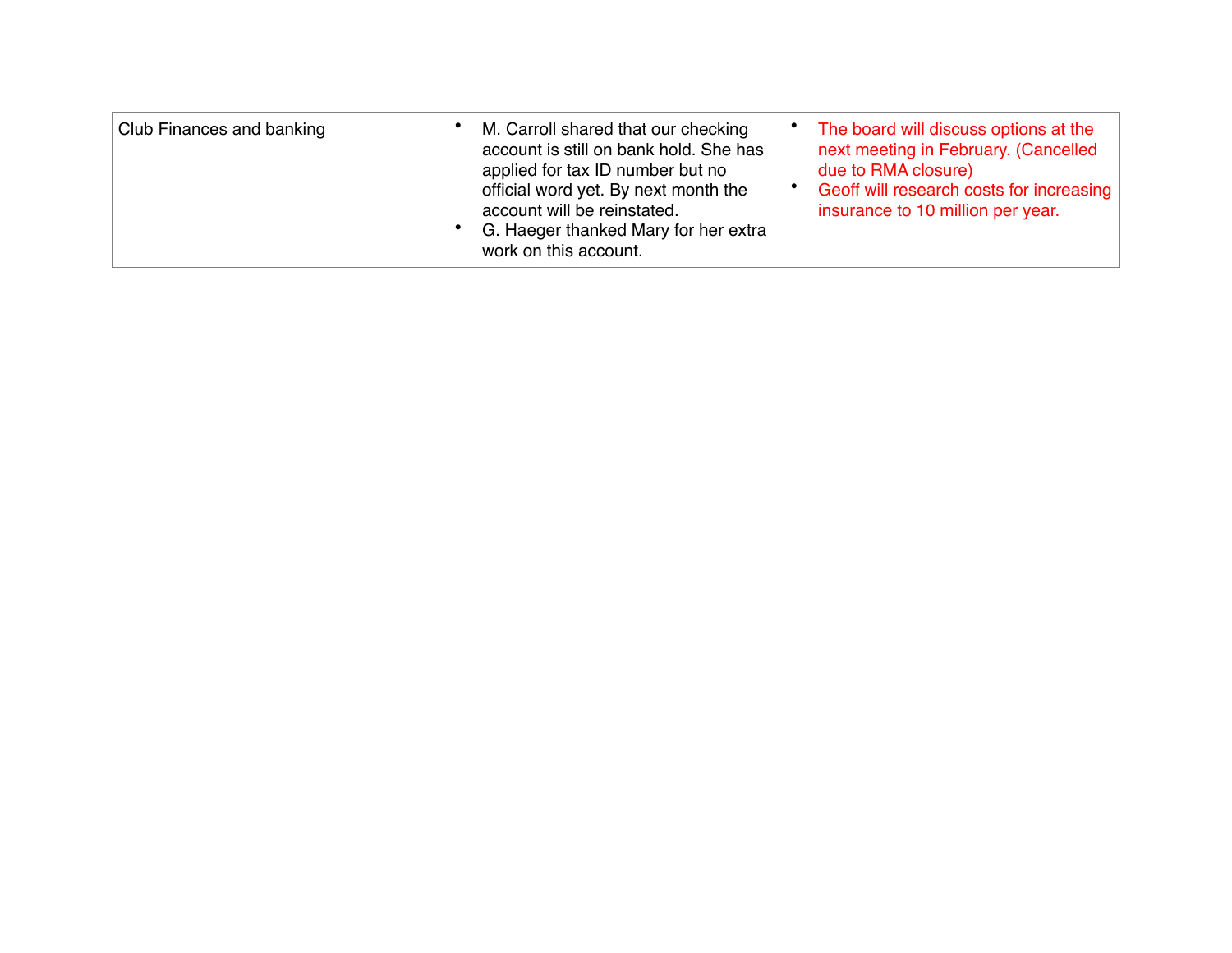| Future events | Presented by the J. Parker:<br>Hooters show in Natomas, April 18,<br>2020<br>(just for corvettes)<br>April 25, 2020 Micke Grove Park<br>Event sponsored by Lodi Corvettes<br>May 9, 2020 Legend Car Show in<br>Danville                                                                                                                                                                                                                                                                                                                                            | Event details are posted by Jack on the<br>website.<br>J. Parker to investigate "Type V care<br>show" |
|---------------|--------------------------------------------------------------------------------------------------------------------------------------------------------------------------------------------------------------------------------------------------------------------------------------------------------------------------------------------------------------------------------------------------------------------------------------------------------------------------------------------------------------------------------------------------------------------|-------------------------------------------------------------------------------------------------------|
|               | $\bullet$<br>Monterey Tour - please check out<br>Turn 12 menu choices on our website<br>and pay cash to Jack prior. This is<br>restaurant request.<br>Tuesday morning drive down HW 1,<br>followed by dinner at Clint's, drive<br>along 17 mile drive and visit Canepas.<br>Please refer to the website for<br>additional exciting details.<br>*First Friday: April 3, 2020 Poor Red's<br>Run<br>April 17, 2020<br>Copperopolis run<br>May 1, 2020 Andis Winery<br>*Bring any car you want for these.<br>Presented by G. Warick:<br>March 13, 2020 CHP Academy and | J. Parker will send detailed email to group.                                                          |
|               | museum tour, bring \$5.00 for lunch in<br>cafeteria.<br>$\bullet$<br>April 17, 2020 Run to Murphys<br>$\bullet$<br>June 6, 2020 Car Paint Clinic at P.<br>O'Hern's garage.<br>$\bullet$<br>June 14-16, 2020 Tahoe Tour, Dinner<br>Cruise on the lake followed by Virginia<br>City visit, Flier shared with group.<br>July Kirkland run is planned<br>$\bullet$<br>August Empire Mine visit                                                                                                                                                                         |                                                                                                       |